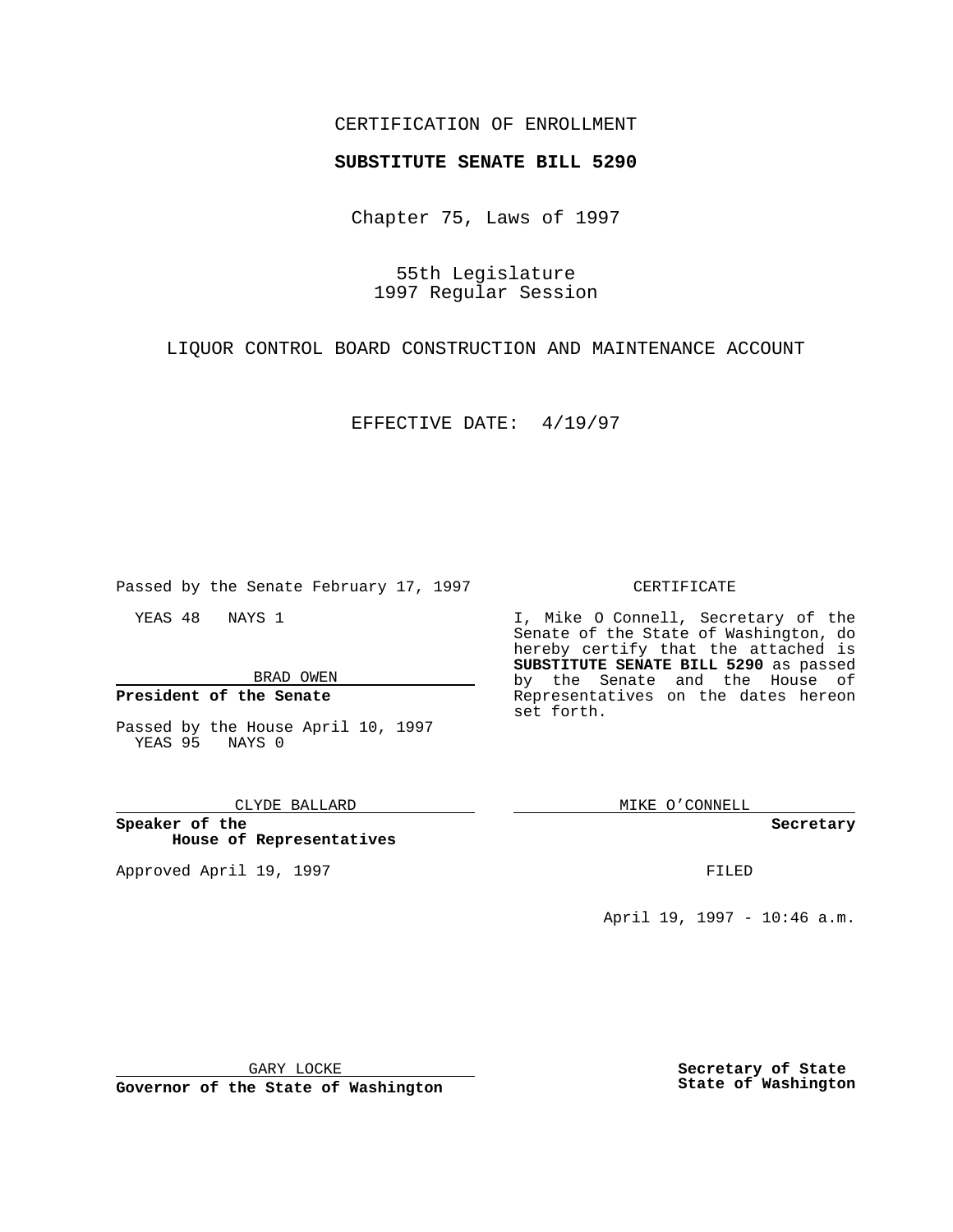# **SUBSTITUTE SENATE BILL 5290** \_\_\_\_\_\_\_\_\_\_\_\_\_\_\_\_\_\_\_\_\_\_\_\_\_\_\_\_\_\_\_\_\_\_\_\_\_\_\_\_\_\_\_\_\_\_\_

\_\_\_\_\_\_\_\_\_\_\_\_\_\_\_\_\_\_\_\_\_\_\_\_\_\_\_\_\_\_\_\_\_\_\_\_\_\_\_\_\_\_\_\_\_\_\_

Passed Legislature - 1997 Regular Session

#### **State of Washington 55th Legislature 1997 Regular Session**

**By** Senate Committee on Ways & Means (originally sponsored by Senators West and Spanel; by request of Liquor Control Board)

Read first time 02/17/97.

 AN ACT Relating to the liquor control board construction and 2 maintenance account; adding a new section to chapter 43.79 RCW; creating a new section; and declaring an emergency.

BE IT ENACTED BY THE LEGISLATURE OF THE STATE OF WASHINGTON:

 NEW SECTION. **Sec. 1.** A new section is added to chapter 43.79 RCW to read as follows:

 The liquor control board construction and maintenance account is created within the state treasury. The liquor control board shall deposit into this account a portion of the board's markup, as authorized by chapter 66.16 RCW, placed upon liquor as determined by the board. Moneys in the account may be spent only after appropriation. The liquor control board shall use deposits to this account to fund construction and maintenance of a centralized distribution center for liquor products intended for sale through the board's liquor store and vendor system.

 NEW SECTION. **Sec. 2.** By June 30, 1997, the state treasurer shall transfer from the liquor revolving account to the liquor control board construction and maintenance account, the revenue generated from the